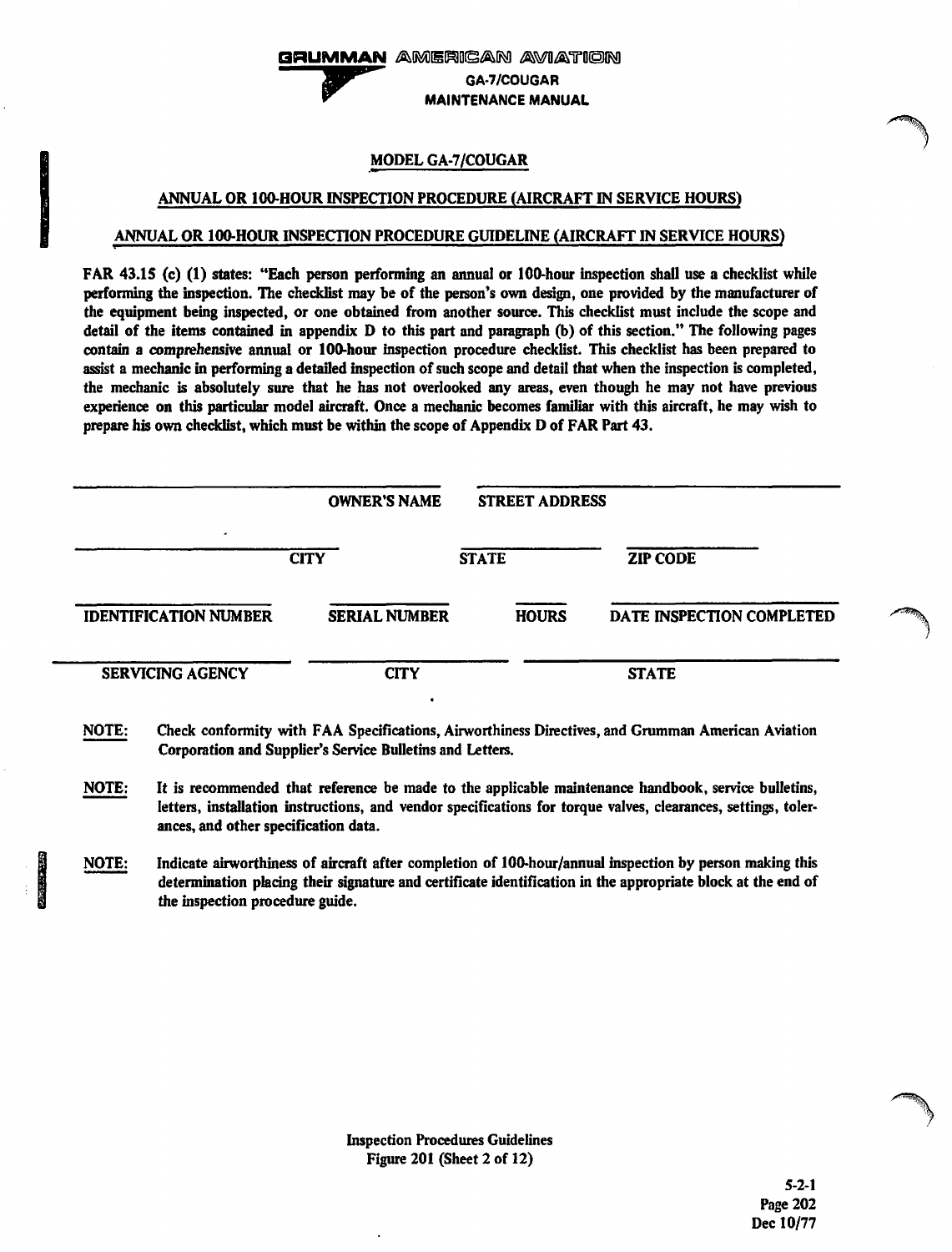**GRUMMAN GRUMMAN** AMERICA american aviation .



GA-7/COUGAR MAINTENANCE MANUAL

|    |                                                                                                                                                                                                                 | <b>MODEL GA-7/COUGAR</b>                                |                                                |             |             |
|----|-----------------------------------------------------------------------------------------------------------------------------------------------------------------------------------------------------------------|---------------------------------------------------------|------------------------------------------------|-------------|-------------|
|    | <b>ANNUAL OR 100-HOUR INSPECTION PROCEDURE</b>                                                                                                                                                                  |                                                         |                                                |             |             |
|    | PRE-INSPECTION ENGINE RUNUP (BOTH ENGINES)                                                                                                                                                                      |                                                         |                                                | <b>MECH</b> | <b>INSP</b> |
|    | Prior to beginning the annual or 100-hour inspection, an engine runup is made to facilitate<br>oil drainage and to observe the following, noting any discrepancies: (Refer to Pilot's Opera-<br>ting Handbook.) |                                                         |                                                |             |             |
|    | 1. Fuel Pressure (0.5 to 8 psi)                                                                                                                                                                                 |                                                         |                                                |             |             |
|    | Electric Pump only prior to engine startup $(Left)$ ——— $(Right)$ ——<br>Turn pump off for engine start                                                                                                          | $(Left)$ (Right)<br>Both (Left) _______ (Right) _______ |                                                |             |             |
|    | Engine pump only after engine startup.                                                                                                                                                                          |                                                         |                                                |             |             |
| 2. | Oil Pressure (60 to 90 psi) Approx. 25 psi idling)<br>Actual (Left) _____ (Right) _________ Actual, Idle (Left) ______ (Right) ________                                                                         |                                                         |                                                |             |             |
| 3. | Oil Temperature<br>Average<br><b>Ambient Air</b>                                                                                                                                                                | <b>Desired</b>                                          | <b>Oil Inlet Temperature</b><br><b>Maximum</b> |             |             |
|    |                                                                                                                                                                                                                 |                                                         |                                                |             |             |
|    | Above 60°F<br>30° to 90°F                                                                                                                                                                                       | 180°F (82°C)<br>180°F (82°C)                            | 245°F (118°C)<br>245°F (118°C)                 |             |             |
|    | 0° to 70°F                                                                                                                                                                                                      | 170°F (77°C)                                            | 225°F (107°C)                                  |             |             |
|    | <b>Below 10°F</b>                                                                                                                                                                                               | 160° F(71°C)                                            | 210°F (99°C)                                   |             |             |
|    |                                                                                                                                                                                                                 |                                                         | Actual (Left) _______ Actual (Right) _______   |             |             |
|    | Actual (Left) _____ Actual (Right) ____                                                                                                                                                                         |                                                         |                                                |             |             |
| 5. | Cylinder Head Temperature (Normal 200°F to 300°F; Never exceed 500°F.)<br>Actual (Left) ______ Actual (Right) ____                                                                                              |                                                         |                                                |             |             |
| 6. | Perform propeller operational Check. (Refer to Hartzell propeller owner's manual that<br>is supplied with aircraft.)                                                                                            |                                                         |                                                |             |             |
| 7. | Magneto rpm drop (Maximum drop on either magneto 175 rpm. No more than 50 rpm<br>difference between magnetos.)                                                                                                  |                                                         |                                                |             |             |
|    | <b>Actual Drop Left Engine</b>                                                                                                                                                                                  | <b>Actual Drop Right Engine</b>                         |                                                |             |             |
| 8. | Static rpm (2675 to 2700 rpm)                                                                                                                                                                                   |                                                         |                                                |             |             |
|    | Actual (Left)_____ Actual (Right)_________                                                                                                                                                                      |                                                         |                                                |             |             |

Inspection Procedures Guidelines Figure 201 (Sheet 3 of 12)  $\epsilon$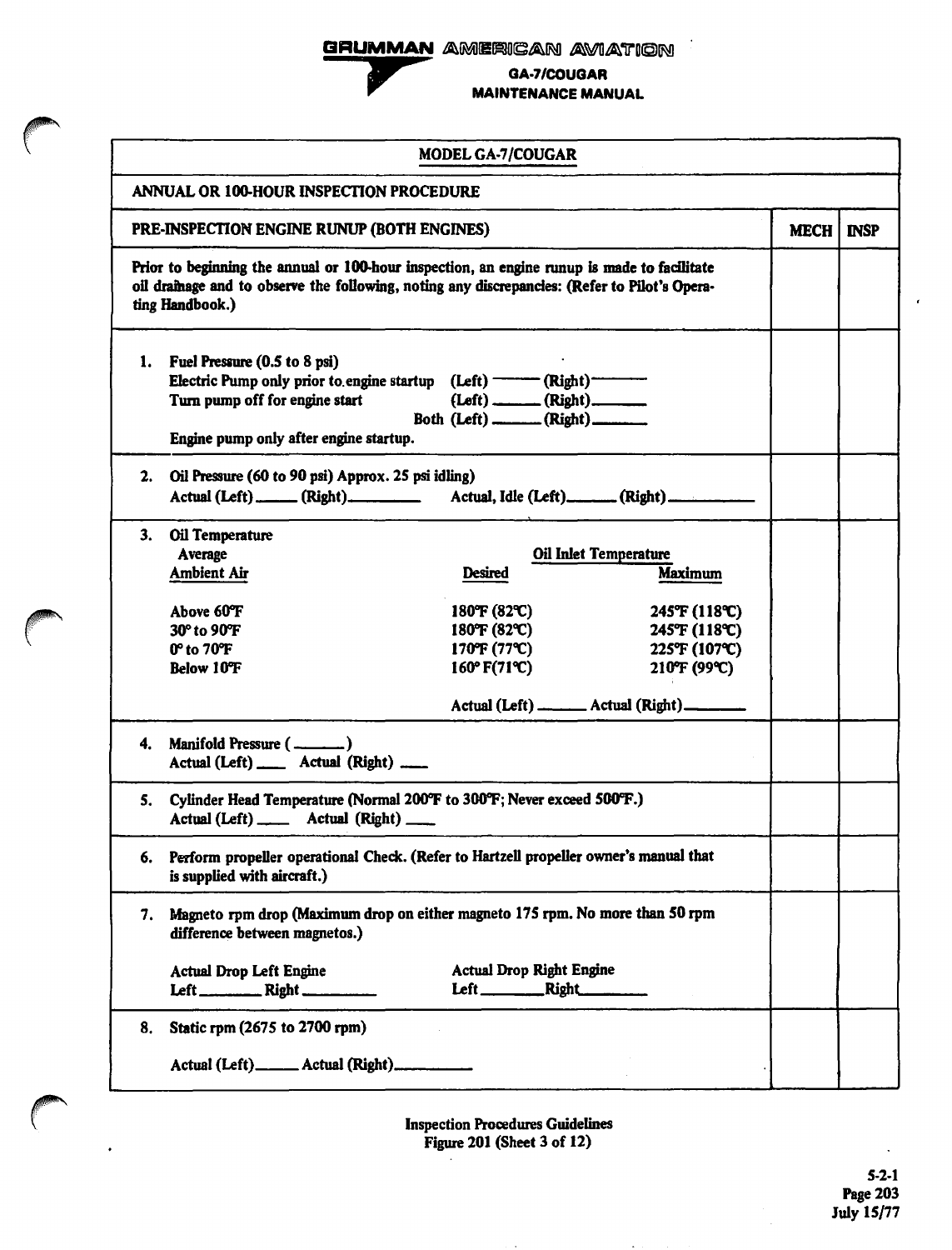# GRUMMAN AMERICAN AVIATION GA·7/COUGAR MAINTENANCE MANUAL

|           | PRE-INSPECTION ENGINE RUNUP (Continued)                                                                                              | <b>MECH   INSP</b> |  |
|-----------|--------------------------------------------------------------------------------------------------------------------------------------|--------------------|--|
| 9.        | Idling Speed (600 to 650 rpm)                                                                                                        |                    |  |
|           | Actual (Left) _______ Actual (Right) _____                                                                                           |                    |  |
| 10.       | Ammeter (indicates alternator output in relation to battery state of charge).                                                        |                    |  |
| 11.       | Gyro Pressure Gauge (4.6 to 5.4 psi)                                                                                                 |                    |  |
| 12.       | Fuel Selector (Check operation in all positions.)                                                                                    |                    |  |
| 13.       | Carburetor Heat Controls for proper operation.                                                                                       |                    |  |
| 14.       | Engine Response to changes in power settings.                                                                                        |                    |  |
| 15.       | Idle cutoff.                                                                                                                         |                    |  |
| А.        | PROPELLER GROUP (BOTH PROPELLERS)                                                                                                    |                    |  |
| 1.        | Remove spinners and check for cracks.                                                                                                |                    |  |
| 2.        | Inspect blades for erosion, scratches, nicks, and cracks. Dress out nicks as required.<br>(Refer to Chapter 61).                     |                    |  |
| 3.        | Inspect backplate for nicks, cracks, and damage. Smooth out nicks and scratches as<br>required. Cracks may be welded.                |                    |  |
| 4.        | Inspect front crankshafts seal and blade hub/dome area for oil leaks.                                                                |                    |  |
| 5.        | Inspect propeller governor for condition and evidence of oil leakage.                                                                |                    |  |
| 6.        | Check propeller mounting bolts. Torque to 40 to 50 foot-pounds and safety.                                                           |                    |  |
| 7.        | Reinstall spinners. Torque spinner bulkhead bolts to 22 inch-pounds. Check spinner<br>runouts (1/16 inch maximum runout).            |                    |  |
| <b>B.</b> | <b>ENGINE GROUP (BOTH ENGINES)</b>                                                                                                   |                    |  |
| 1.        | Remove engine cowl. Clean and check for cracks, wear, distortion, loose or missing<br>fasteners.                                     |                    |  |
| 2.        | Drain oil sumps. Remove oil screens, clean and inspect for metal particles. Reinstall<br>and safety. Replace oil filter as required. |                    |  |
| 3.        | Check oil temperature sending units, oil coolers, oil lines, and fittings for leaks, chaf-<br>ing, and secure mounting.              |                    |  |
| 4.        | Fill engines with oil per lubrication chart. (Refer to Chapter 12.)                                                                  |                    |  |
| 5.        | Clean engines.                                                                                                                       |                    |  |
|           |                                                                                                                                      |                    |  |

Inspection Procedures Guidelines Figure 201 (Sheet 4 of 12)

I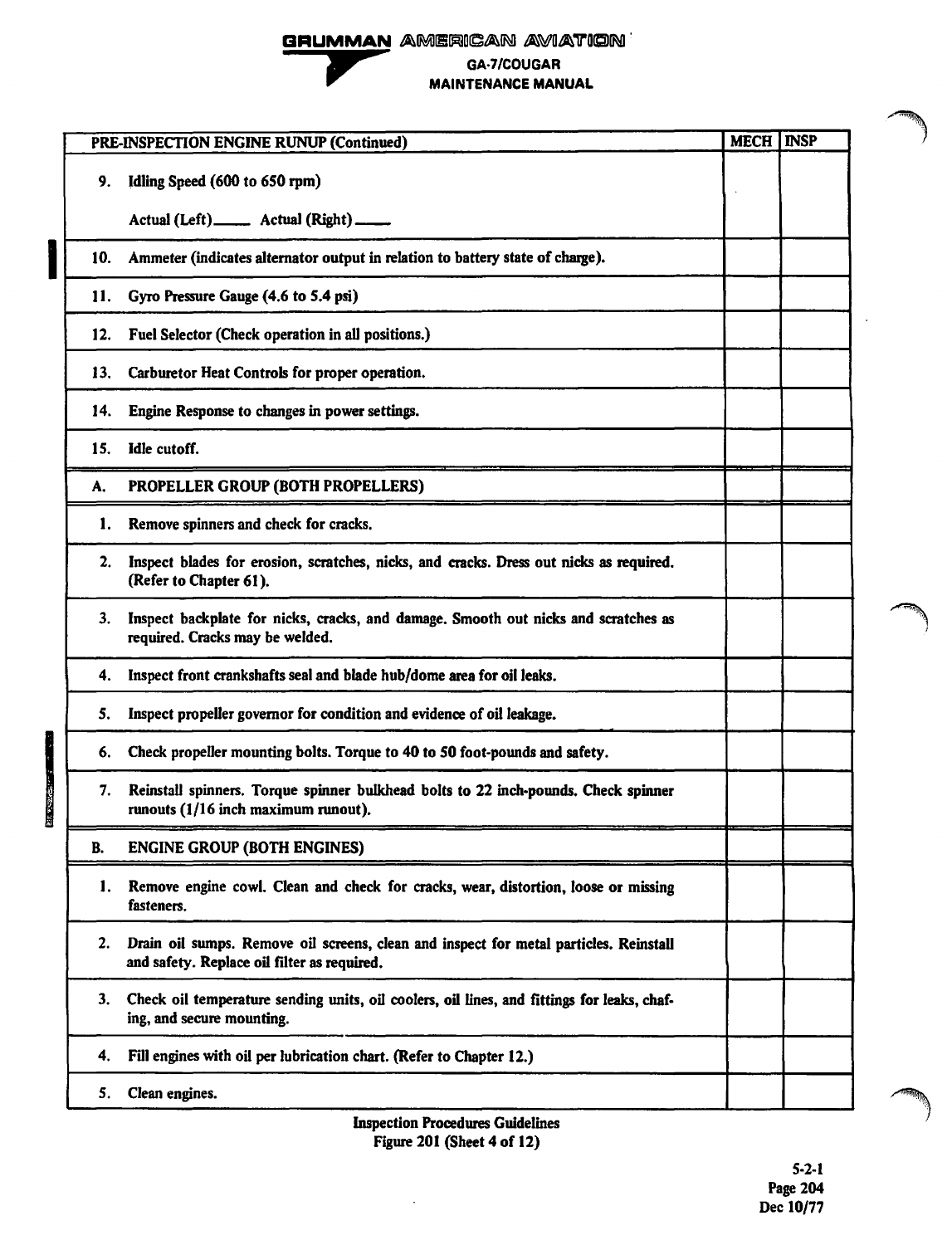

 $\bullet$ 

**GRUMMAN** AMERICAN AVIATION GA-7/COUGAR MAINTENANCE MANUAL

|        | C.  | <b>CABIN GROUP (Continued)</b>                                                                                                                                                                                                                     | <b>MECH</b> | <b>INSP</b> |
|--------|-----|----------------------------------------------------------------------------------------------------------------------------------------------------------------------------------------------------------------------------------------------------|-------------|-------------|
|        | 4.  | Check seatbelts and shoulder harnesses for condition, security of mounting, and latch<br>operation.                                                                                                                                                |             |             |
|        | 5.  | Check elevator, rudder, and aileron trim control for condition, security of mounting,<br>proper operation, and indication.                                                                                                                         |             |             |
|        | 6.  | Check rudder pedal and brake system for proper operation and condition. Check brake<br>fluid level.                                                                                                                                                |             |             |
|        | 7.  | Check control T-Column for security of mounting and adequate clearance from other<br>equipment.                                                                                                                                                    |             |             |
|        | 8.  | Check cables, pulleys, turnbuckles, and cable ends for condition, secure attachment,<br>and safeties. Check cables at pulleys for fraying while actuating controls through full<br>travel. (Maximum of four broken wires per cable is acceptable.) |             |             |
|        | 9.  | Check cable tension (at the average temperature for aircraft operation).                                                                                                                                                                           |             |             |
|        | 10. | Check all controls for clearance and proper operation.                                                                                                                                                                                             |             |             |
|        | 11. | Check all interior bond lines for any indication of damage, peeling, corrosion, or<br>cracking.                                                                                                                                                    |             |             |
|        | 12. | Check flap actuator, push rods, limit switches, and indicator for proper operation and<br>security of mounting.                                                                                                                                    |             |             |
|        | 13. | Lubricate flap actuator and linkage. (Refer to Chapter 12, lubrication chart.)                                                                                                                                                                     |             |             |
|        | 14. | Check all plumbing in cabin area for leaks and condition.                                                                                                                                                                                          |             |             |
|        | 15. | Check gyro system filters, replace if necessary.                                                                                                                                                                                                   |             |             |
| l<br>L | 16. | Check instruments for condition, security of mounting, legible markings, and placards.                                                                                                                                                             |             |             |
|        | 17. | Check electrical wiring, switches, lights, and electronic equipment for condition and<br>security.                                                                                                                                                 |             |             |
|        | 18. | Inspect baggage compartment and cargo tiedowns.                                                                                                                                                                                                    |             |             |
|        | 19. | Inspect all placards in cabin for condition and legibility.                                                                                                                                                                                        |             |             |
|        | 20. | Reinstall baggage floor inspection covers, console panels, and inspection covers.                                                                                                                                                                  |             |             |
|        | 21. | Check fresh air vents for proper operation.                                                                                                                                                                                                        |             |             |
|        | 22. | Check emergency exit window for condition and proper operation.                                                                                                                                                                                    |             |             |
|        |     |                                                                                                                                                                                                                                                    |             |             |

Inspection Procedures Guidelines Figure 201 (Sheet 7 of 12}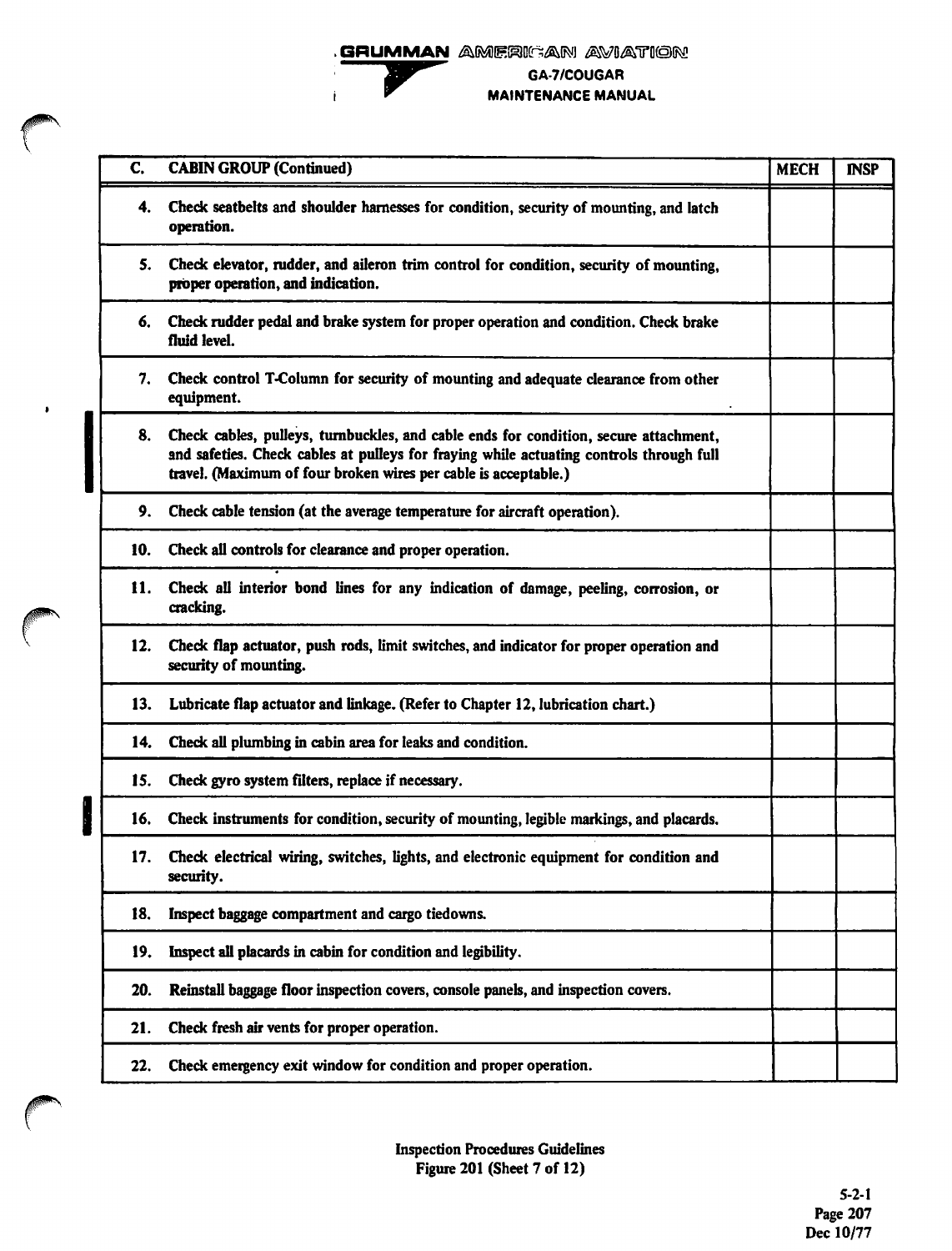## GRUMMAN AMERICAN AVIATION GA·7/COUGAR MAINTENANCE MANUAL

| $\overline{\mathsf{C}}$ . | <b>CABIN GROUP (Continued)</b>                                                                                                                                                                | <b>MECH</b> | <b>INSP</b> |
|---------------------------|-----------------------------------------------------------------------------------------------------------------------------------------------------------------------------------------------|-------------|-------------|
| 23.                       | Inspect emergency locator transmitter for security, operation, and battery expiration<br>date (if installed).                                                                                 |             |             |
| D.                        | <b>FUSELAGE AND EMPENNAGE GROUP</b>                                                                                                                                                           |             |             |
| 1.                        | Remove tail cone empennage covers, nose baggage doors, and battery access panel.                                                                                                              |             |             |
| 2.                        | Check pitot heating element for proper operation (if installed).                                                                                                                              |             |             |
| 3.                        | Check pitot tube openings and lines. Drain if required and leak check.                                                                                                                        |             |             |
| 4.                        | Inspect exterior surfaces for condition and damage. Check all drain holes in the fuse-<br>lage bottom for obstructions.                                                                       |             |             |
| 5.                        | Check battery electrolyte level and specific gravity. Clean and tighten battery termi-<br>nals. Check battery box drains and vents for condition and drainage clear of aircraft<br>structure. |             |             |
|                           | 6. Check voltage regulators, starter relays, and master switch relays for secure mounting<br>and proper operation.                                                                            |             |             |
| 7.                        | Check electrical wiring for condition and secure connections.                                                                                                                                 |             |             |
| 8.                        | Inspect bond lines for any indication of damage, peeling, corrosion, or cracks.                                                                                                               |             |             |
| 9.                        | Check horizontal and vertical stabilizers for damage and security of mounting. Ensure<br>that horizontal stabilizer and elevator drain holes are open.                                        |             |             |
| 10.                       | Check elevator and rudder trim mechanism for damage, security of mounting, and<br>proper operation.                                                                                           |             |             |
| 11.                       | Check rudder and elevator cables and pulleys for damage, proper operation, and safe-<br>ties. Check bellcrank attaching hardware for wear.                                                    |             |             |
|                           | 12. Lubricate per lubrication chart. (Refer to Chapter 12.)                                                                                                                                   |             |             |
| 13.                       | Inspect antenna mountings, wiring, and electronic installations.                                                                                                                              |             |             |
| 14.                       | Check static system lines and the alternate air source valve (if so equipped). Drain any<br>accumulated moisture from system drain and leak check after draining.                             |             |             |
| 15.                       | Check position and anti-collision lights for security of mounting.                                                                                                                            |             |             |
| 16.                       | Check forward and aft baggage compartment doors, seals, and latches for security,<br>condition, and proper operation.                                                                         |             |             |

I 14.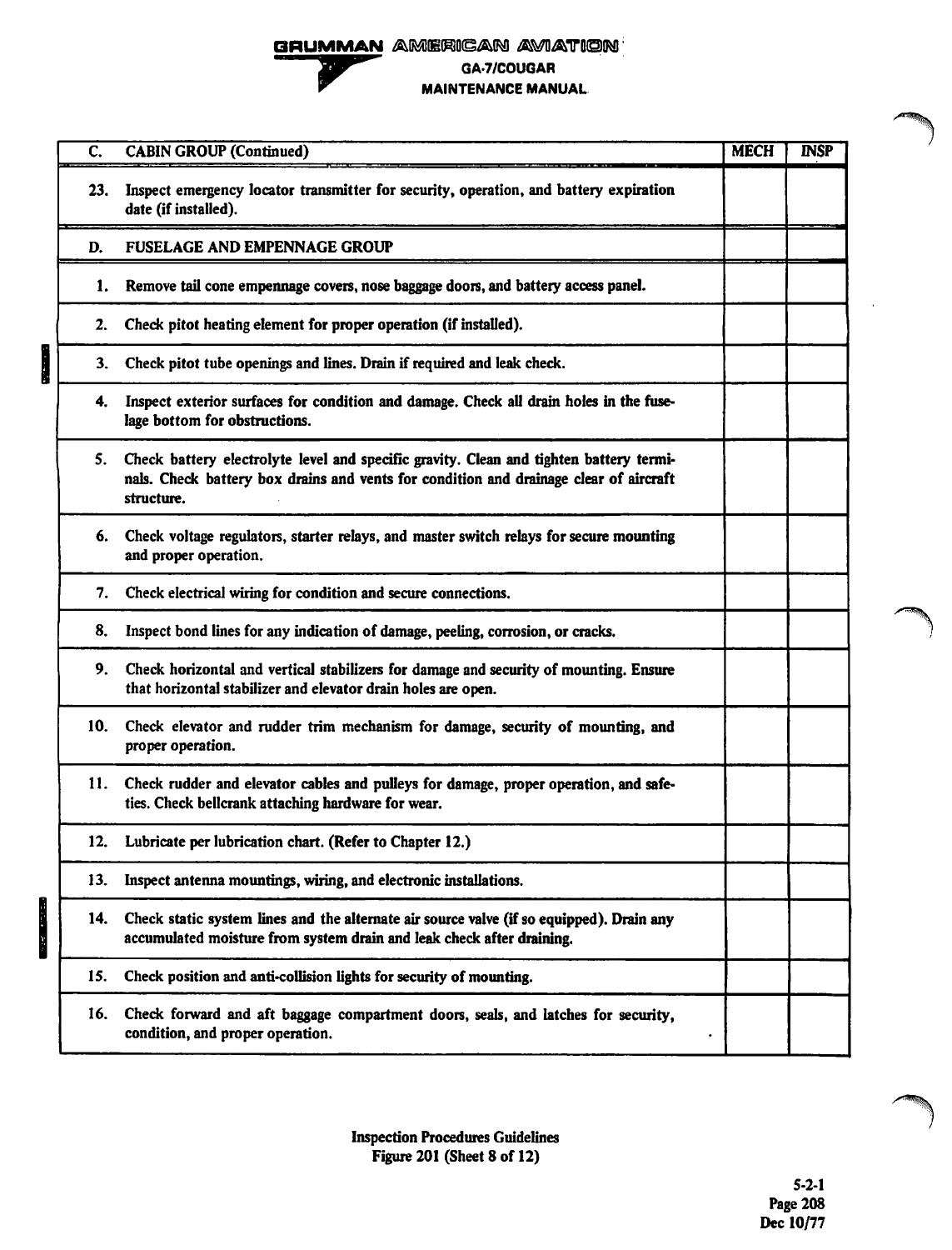### GRUMMAN AMERICAN AVIATION



GA-7/COUGAR MAINTENANCE MANUAL

| D.  | FUSELAGE AND EMPENNAGE GROUP (Continued)                                                                                                                                                                                                                                                                                                                                                                                                                                                                                             | MECH | <b>INSP</b> |
|-----|--------------------------------------------------------------------------------------------------------------------------------------------------------------------------------------------------------------------------------------------------------------------------------------------------------------------------------------------------------------------------------------------------------------------------------------------------------------------------------------------------------------------------------------|------|-------------|
| 17. | Reinstall inspection covers and panels.                                                                                                                                                                                                                                                                                                                                                                                                                                                                                              |      |             |
| Е.  | <b>WING GROUP</b>                                                                                                                                                                                                                                                                                                                                                                                                                                                                                                                    |      |             |
| 1.  | Remove wing tips and access panels. Inspect surfaces, skins, ribs, and tips for damage.<br>Check position and anti-collision (if equipped) lights for security of mounting.                                                                                                                                                                                                                                                                                                                                                          |      |             |
| 2.  | Check wings for security of attachment.                                                                                                                                                                                                                                                                                                                                                                                                                                                                                              |      |             |
| 3.  | Visually inspect interior and exterior bond lines for any indication of damage, peeling,<br>corrosion, or cracks.                                                                                                                                                                                                                                                                                                                                                                                                                    |      |             |
| 4.  | Check ailerons, aileron bearings and stops, flaps, flap hinges, and bearings for damage<br>and security, proper travel, and wear.                                                                                                                                                                                                                                                                                                                                                                                                    |      |             |
| 5.  | Check fuel vents and connecting lines for damage and restrictions.                                                                                                                                                                                                                                                                                                                                                                                                                                                                   |      |             |
| 6.  | Check fuel cap gaskets for airtight seal.                                                                                                                                                                                                                                                                                                                                                                                                                                                                                            |      |             |
| 7.  | Check wing leading edge, cove area aft of rear spar, lower wing area, and wheel well for<br>fuel tank leakage.                                                                                                                                                                                                                                                                                                                                                                                                                       |      |             |
| 8.  | Inspect fuel tank placards.                                                                                                                                                                                                                                                                                                                                                                                                                                                                                                          |      |             |
| 9.  | Check for interior corrosion of skin indicated by a white flaking ash.                                                                                                                                                                                                                                                                                                                                                                                                                                                               |      |             |
|     | 10. Install wing tips and access panels.                                                                                                                                                                                                                                                                                                                                                                                                                                                                                             |      |             |
| F.  | <b>MAIN LANDING GEAR GROUP</b>                                                                                                                                                                                                                                                                                                                                                                                                                                                                                                       |      |             |
| 1.  | Remove wheels and check for cracks. Check condition of brake linings and wheel<br>cylinders. Pack wheel bearings, reinstall wheels, and key axle nuts at first 100 hours<br>and each 100 hours thereafter. Inspect wheel bearing grease for contamination and<br>solidification at each annual or 100-hour inspection. Do not exceed 500 wheel miles<br>between repacking intervals. For operation in dusty areas or areas of high humidity,<br>repack every 100 hours. Perform a complete wheel inspection when tires are replaced. |      |             |
| 2.  | Check tires for approved type, wear, and proper inflation.                                                                                                                                                                                                                                                                                                                                                                                                                                                                           |      |             |
| 3.  | Check brake lines for leaks and secure attachment.                                                                                                                                                                                                                                                                                                                                                                                                                                                                                   |      |             |
| 4.  | Check retracting mechanism and hydraulic lines for leakage, security of mounting, and<br>evidence of damage.                                                                                                                                                                                                                                                                                                                                                                                                                         |      |             |
| 5.  | Check struts for proper extension, inflation, leakage, fluid level, security of mounting,<br>and proper lubrication. (Refer to Chapter 12.)                                                                                                                                                                                                                                                                                                                                                                                          |      |             |
| б.  | Perform landing gear operational check (retraction). (Refer to Chapter 32.)                                                                                                                                                                                                                                                                                                                                                                                                                                                          |      |             |
| 7.  | Inspect inside all wheel wells for cleanliness and evidence of damage to components.                                                                                                                                                                                                                                                                                                                                                                                                                                                 |      |             |

Inspection Procedures Guidelines Figure 201 (Sheet 9 of 12)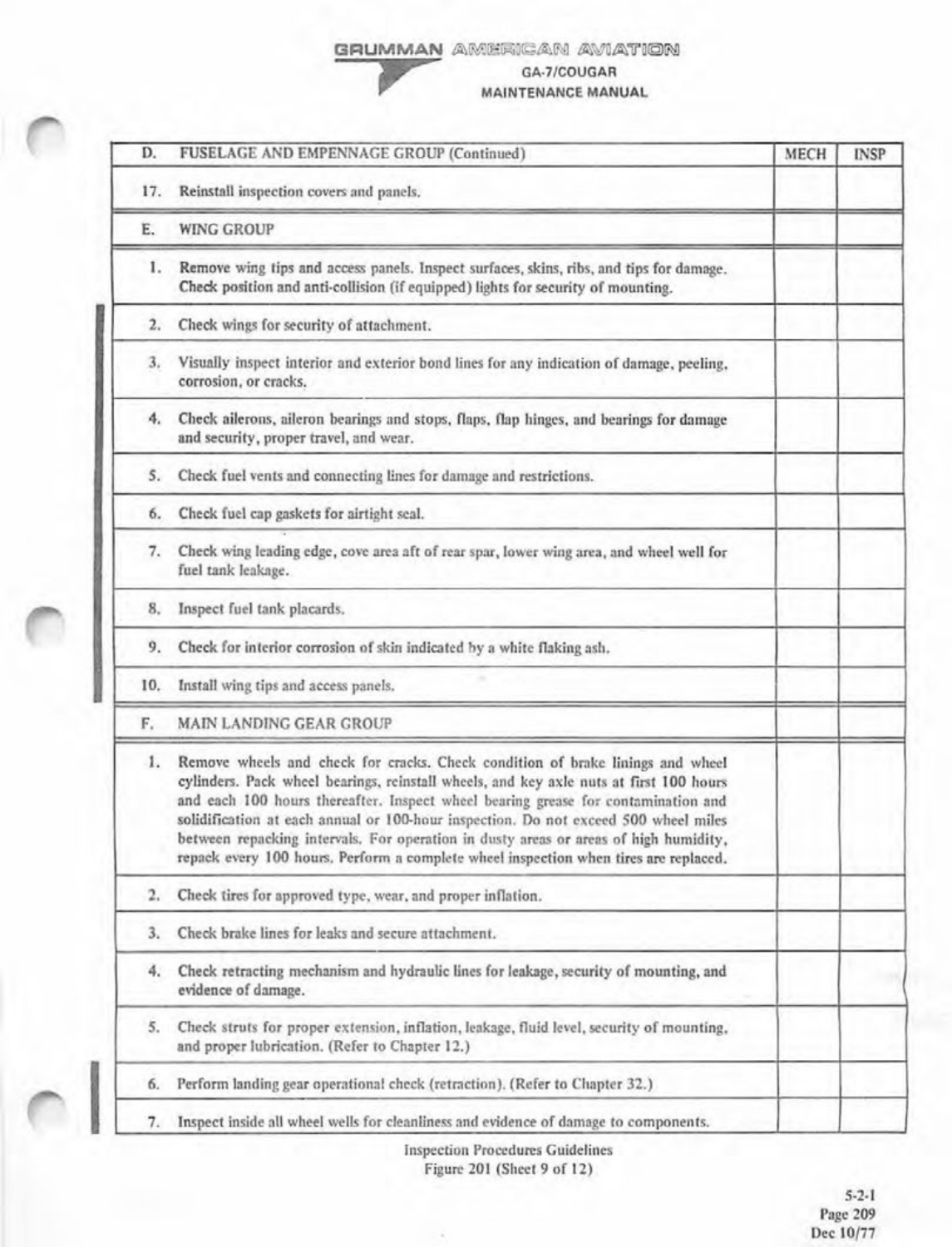# GRUMMAN AMERICAN AVIATION



### GA-7/COUGAR MAINTENANCE MANUAL

| G. | <b>NOSE GEAR GROUP</b>                                                                                                                                                                                                                                                                                                                                                                                                                                                                         | <b>MECH</b> | <b>INSP</b> |
|----|------------------------------------------------------------------------------------------------------------------------------------------------------------------------------------------------------------------------------------------------------------------------------------------------------------------------------------------------------------------------------------------------------------------------------------------------------------------------------------------------|-------------|-------------|
|    | 1. Check nose gear strut for security of mounting, corrosion, damage, cracks, and proper<br>servicing. (Refer to Chapter 12.)                                                                                                                                                                                                                                                                                                                                                                  |             |             |
| 2. | Check steering mechanism for security of mounting, corrosion, damage, cracks, and<br>proper operation.                                                                                                                                                                                                                                                                                                                                                                                         |             |             |
| 3. | Check shimmy dampener for security of mounting, evidence of leakage, and proper<br>servicing. (Refer to Chapter 12.)                                                                                                                                                                                                                                                                                                                                                                           |             |             |
|    | 4. Check retracting mechanism and hydraulic lines for leakage, security of mounting,<br>evidence of leakage, and proper servicing.                                                                                                                                                                                                                                                                                                                                                             |             |             |
| 5. | Remove nose wheel; check for cracks; clean, inspect, and repack bearings; reinstall<br>wheel and safety axle nuts at first 100 hours and each 500 hours thereafter. Inspect<br>wheel bearing grease for contamination and solidification at each annual or 100-hour<br>inspection. Do not exceed 500 wheel miles between repacking intervals. For operation<br>in dusty areas or areas of high humidity, repack every 100 hours. Perform a complete<br>wheel inspection when tire is replaced. |             |             |
| 6. | Inspect nose wheel for cracks, corrosion, and loose or broken bolts.                                                                                                                                                                                                                                                                                                                                                                                                                           |             |             |
| 7. | Check tire for approved type, wear, and proper inflation.                                                                                                                                                                                                                                                                                                                                                                                                                                      |             |             |
| 8. | Perform landing gear operational check (retraction), (Refer to Chapter 32.)                                                                                                                                                                                                                                                                                                                                                                                                                    |             |             |
| Н. | OPERATIONAL INSPECTION                                                                                                                                                                                                                                                                                                                                                                                                                                                                         |             |             |
| I. | Check brake operation (including parking brake).                                                                                                                                                                                                                                                                                                                                                                                                                                               |             |             |
| 2. | Check fuel primer operation and lines for leaks.                                                                                                                                                                                                                                                                                                                                                                                                                                               |             |             |
| 3. | Check operation of auxiliary fuel pumps.                                                                                                                                                                                                                                                                                                                                                                                                                                                       |             |             |
| 4. | Check fuel pressure.                                                                                                                                                                                                                                                                                                                                                                                                                                                                           |             |             |
| S. | Check starter for proper operation.                                                                                                                                                                                                                                                                                                                                                                                                                                                            |             |             |
| 6. | Check oil pressure and temperature (both engines).                                                                                                                                                                                                                                                                                                                                                                                                                                             |             |             |
| 7. | Check engine controls for proper operation. Check throttle, mixture, and propeller<br>controls for proper cushion.                                                                                                                                                                                                                                                                                                                                                                             |             |             |
| 8. | Check cylinder head temperature (both engines).                                                                                                                                                                                                                                                                                                                                                                                                                                                |             |             |

Inspection Procedures Guidelines Figure 201 (Sheet 10 of 12)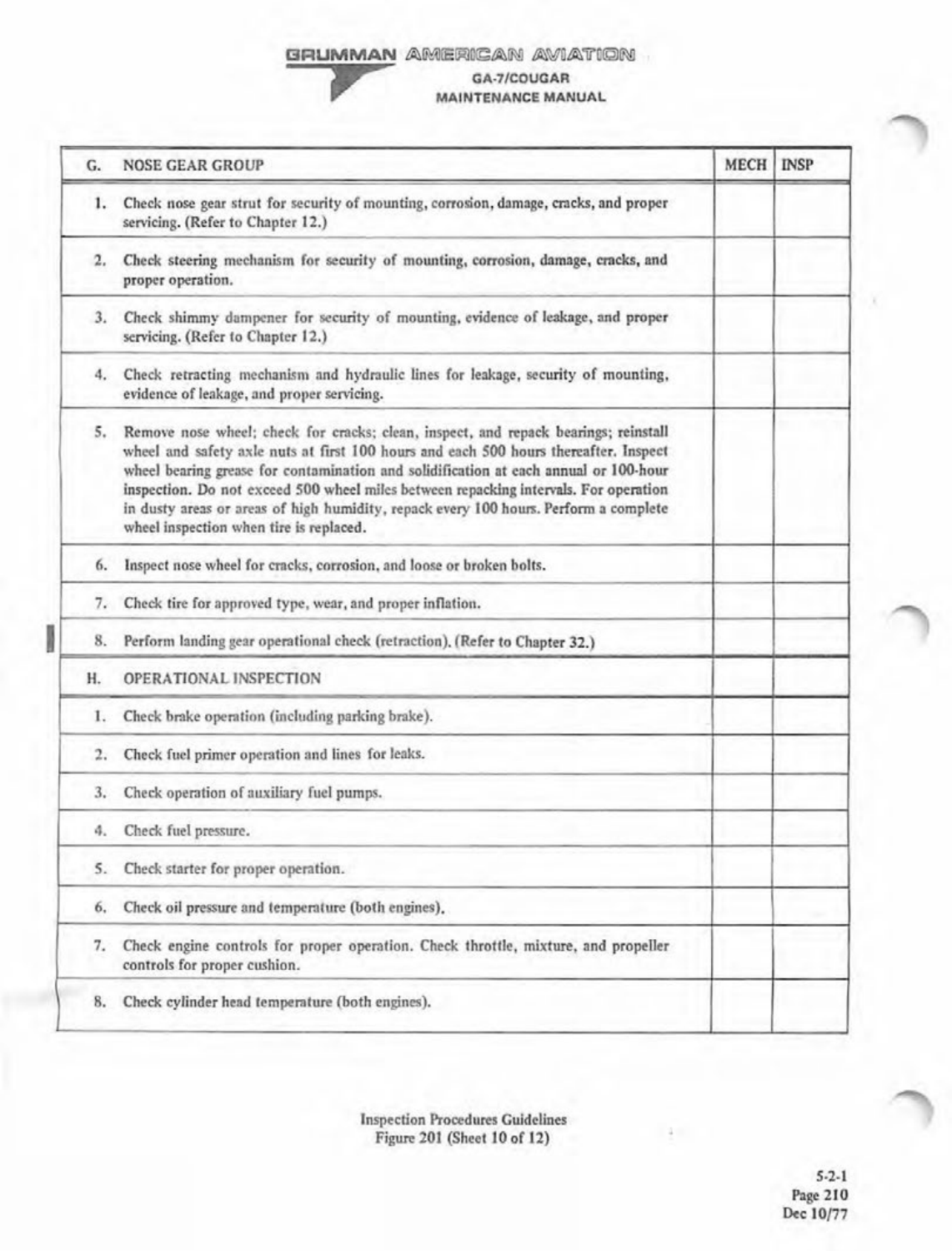# **GRUMMAN**  GRUMMAN AMERICA awerican aviation

GA-7/COUGAR ~ MAINTENANCE MANUAL

| Н.     | <b>OPERATIONAL INSPECTION (Continued)</b>                                                                                                                                                                                                                                                       | <b>MECH</b> | <b>INSP</b> |
|--------|-------------------------------------------------------------------------------------------------------------------------------------------------------------------------------------------------------------------------------------------------------------------------------------------------|-------------|-------------|
| 9.     | Check operation of left and right engine magnetos (1800 rpm); both on, left off, both<br>on, right off, both on. (Maximum magneto drop 175 rpm with 50 rpm maximum<br>difference between magnetos.) With engine at idle, turn switch to OFF position<br>momentarily to check magneto grounding. |             |             |
| 10.    | Check left and right engine static rpm (2700).                                                                                                                                                                                                                                                  |             |             |
| 11.    | Check left and right carburetor heaters for proper operation and cushion.                                                                                                                                                                                                                       |             |             |
| 12.    | Check left and right alternator outputs.                                                                                                                                                                                                                                                        |             |             |
| 13.    | Check left and right cowl flap operation.                                                                                                                                                                                                                                                       |             |             |
| 14.    | Check pressure gauge and pressure system output (4.3 to 6.1 psi).                                                                                                                                                                                                                               |             |             |
| 15.    | Check both fuel selector valves operation and indexing.                                                                                                                                                                                                                                         |             |             |
| 16.    | Check heating, defrosting, and ventilating systems for operation.                                                                                                                                                                                                                               |             |             |
| 17.    | Check radio for operation.                                                                                                                                                                                                                                                                      |             |             |
| $-18.$ | Check left and right engine idle speed (600 to 650 rpm) and mixture setting.                                                                                                                                                                                                                    |             |             |
| 19.    | Check left and right idle cutoff on carburetor for proper operation.                                                                                                                                                                                                                            |             |             |
| 20.    | Check ailerons and trim tabs for proper operation.                                                                                                                                                                                                                                              |             |             |
| 21.    | Check rudder and trim tab for proper operation.                                                                                                                                                                                                                                                 |             |             |
| 22.    | Check elevators and trim tab for proper operation.                                                                                                                                                                                                                                              |             |             |
| 23.    | Check wing flaps for proper operation.                                                                                                                                                                                                                                                          |             |             |
| 24.    | Check fuel quantity gauges for condition and proper operation.                                                                                                                                                                                                                                  |             |             |
| 25.    | Check interior lights for proper operation and adjustment.                                                                                                                                                                                                                                      |             |             |
| 26.    | Check navigation and anti-collision lights for proper operation and landing light for<br>proper operation and adjustment.                                                                                                                                                                       |             |             |
| 27.    | Check pitot heat for proper operation.                                                                                                                                                                                                                                                          |             |             |
| 28.    | Check both stall warning devices for operation. (Refer to Chapter 27.)                                                                                                                                                                                                                          |             |             |
| 29.    | Inspect engines after ground runup. Flight test and inspect for oil leaks and secure<br>mounting of all components.                                                                                                                                                                             |             |             |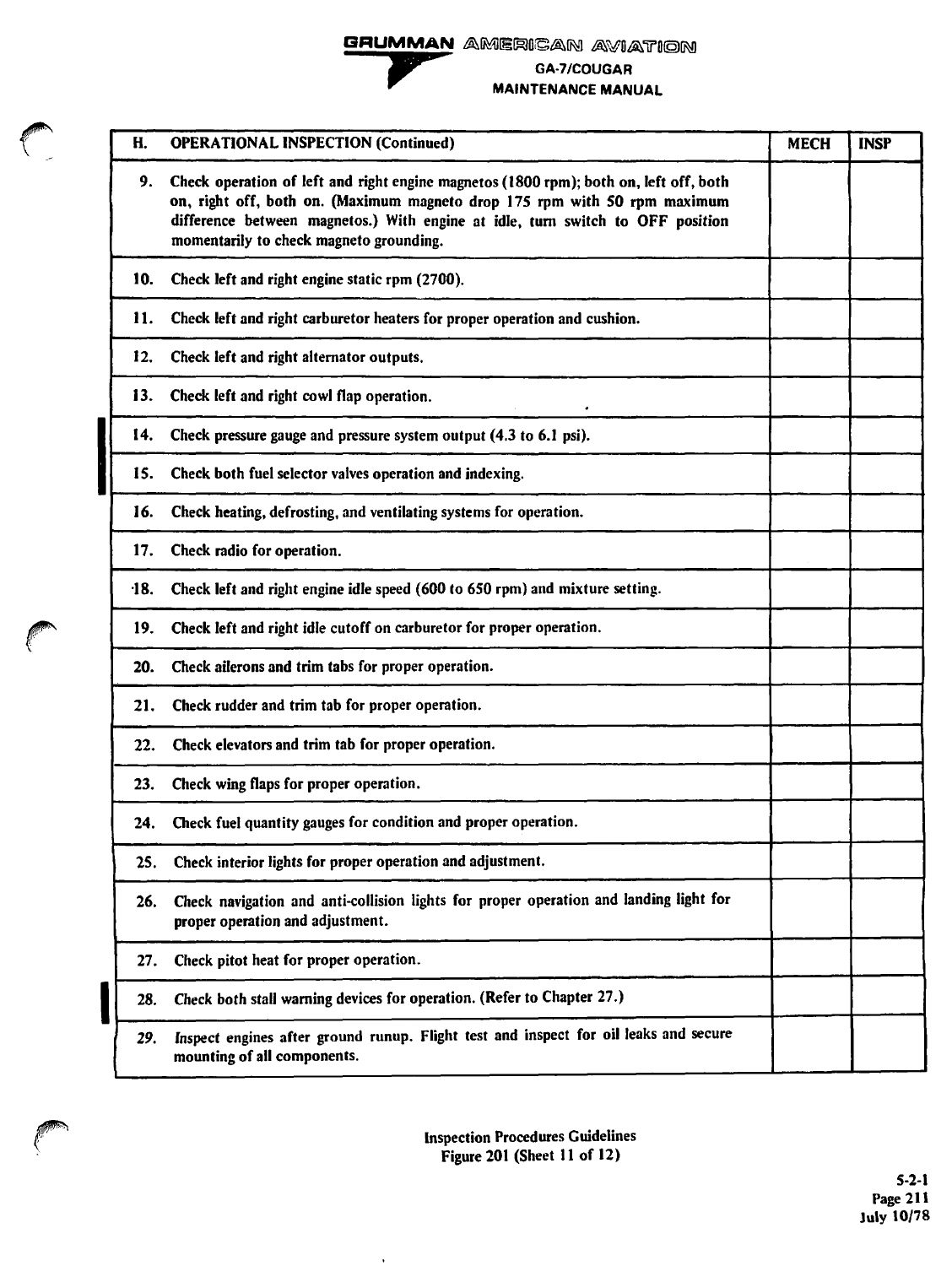### GRUMMAN AMERICAN AVIATION GA-7/COUGAR MAINTENANCE MANUAL

| I. | <b>RADIO GROUP</b>                                                                                                            | <b>MECH</b> | <b>INSP</b> |
|----|-------------------------------------------------------------------------------------------------------------------------------|-------------|-------------|
| 1. | Inspect radio and electronic equipment for improper installation and insecure mount-<br>ing.                                  |             |             |
| 2. | Check all wiring, bonding, and shielding for improper routing, improper installation,<br>poor condition, and obvious defects. |             |             |
| 3. | Inspect all antennas and antenna installations for poor condition, insecure mounting,<br>and improper installation.           |             |             |
| J. | <b>GENERAL</b>                                                                                                                | <b>MECH</b> | <b>INSP</b> |
| 1. | Aircraft cleaned and serviced.                                                                                                |             |             |
| 2. | Aircraft conforms to FAA Specifications.                                                                                      |             |             |
| 3. | All applicable FAA Airworthiness Directives complied with.                                                                    |             |             |
| 4. | All manufacturer's Service Letters, Bulletins, and Alert Bulletins complied with.                                             |             |             |
| 5. | Check for proper Pilot's Operating Handbook availability.                                                                     |             |             |
| 6. | Aircraft papers in proper order. Make log book entry.                                                                         |             |             |
| 7. | This aircraft has been determined to be airworthy after completion of the 100 hour/<br>annual inspection.                     |             |             |

NOTE: Each person performing an annual or 1 OO.hour inspection shall inspect (where applicable) each installed miscellaneous item that is not otherwise covered by this Inspection Procedures Guideline for improper installation and improper operation.

Signature

Certificate Identification

END OF INSPECTION

Inspection Procedures Guidelines Figure 201 (Sheet 12 of 12)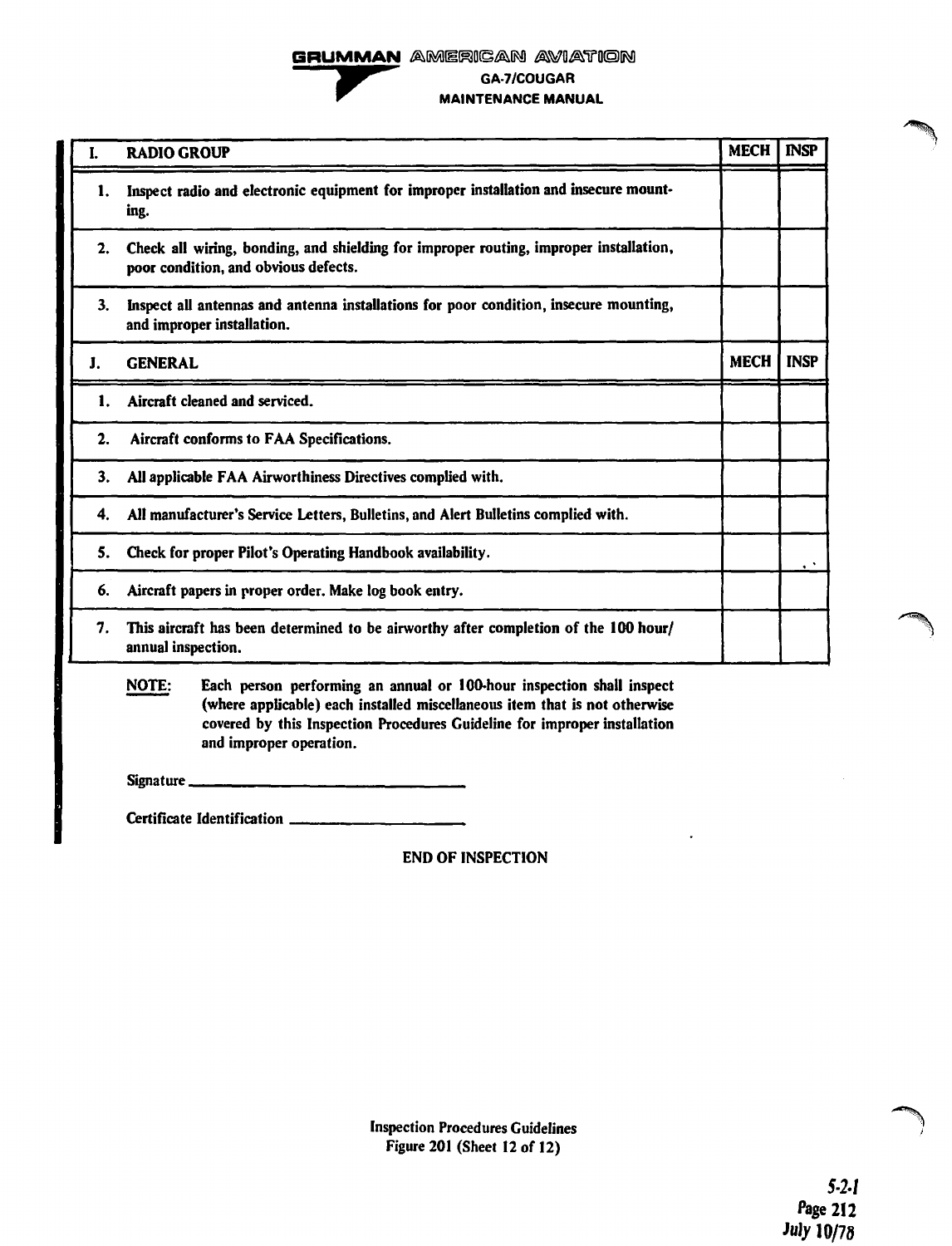



 $\bullet$ 

 $\sqrt{ }$ 

GA-7/COUGAR MAINTENANCE MANUAL

| H.  | <b>OPERATIONAL INSPECTION (Continued)</b>                                                                                                                                                                                                                                                         | <b>MECH</b> | <b>INSP</b> |
|-----|---------------------------------------------------------------------------------------------------------------------------------------------------------------------------------------------------------------------------------------------------------------------------------------------------|-------------|-------------|
| 9.  | Check operation of left and right engine magnetos (1800 rpm); both on, left off, both<br>on, right off, both on. (Maximum magneto drop 175 rpm with 50 rpm maximum<br>difference between magnetos.) With engine at idle, turn switch to OFF position mo-<br>mentarily to check magneto grounding. |             |             |
| 10. | Check left and right engine static rpm (2700).                                                                                                                                                                                                                                                    |             |             |
| 11. | Check left and right carburetor heaters for proper operation and cushion.                                                                                                                                                                                                                         |             |             |
| 12. | Check left and right alternator outputs.                                                                                                                                                                                                                                                          |             |             |
| 13. | Check left and right cowl flap operation.                                                                                                                                                                                                                                                         |             |             |
| 14. | Check pressure gauge and pressure system output (4.6 to 5.4 psi).                                                                                                                                                                                                                                 |             |             |
| 15. | Check fuel selector valve operation and indexing.                                                                                                                                                                                                                                                 |             |             |
| 16. | Check heating, defrosting, and ventilating systems for operation.                                                                                                                                                                                                                                 |             |             |
| 17. | Check radio for operation.                                                                                                                                                                                                                                                                        |             |             |
| 18. | Check left and right engine idle speed (600 to 650 rpm) and mixture setting.                                                                                                                                                                                                                      |             |             |
| 19. | Check left and right idle cutoff on carburetor for proper operation.                                                                                                                                                                                                                              |             |             |
| 20. | Check ailerons and trim tabs for proper operation.                                                                                                                                                                                                                                                |             |             |
| 21. | Check rudder and trim tab for proper operation.                                                                                                                                                                                                                                                   |             |             |
| 22. | Check elevators and trim tab for proper operation.                                                                                                                                                                                                                                                |             |             |
| 23. | Check wing flaps for proper operation.                                                                                                                                                                                                                                                            |             |             |
| 24. | Check fuel quantity gauges for condition and proper operation.                                                                                                                                                                                                                                    |             |             |
| 25. | Check interior lights for proper operation and adjustment.                                                                                                                                                                                                                                        |             |             |
| 26. | Check navigation and anti-collision lights for proper operation and landing light for<br>proper operation and adjustment.                                                                                                                                                                         |             |             |
| 27. | Check pitot heat for proper operation.                                                                                                                                                                                                                                                            |             |             |
| 28. | Check stall warning device for operation.                                                                                                                                                                                                                                                         |             |             |
| 29. | Inspect engines after ground runup. Flight test and inspect for oil leaks and secure<br>mounting of all components.                                                                                                                                                                               |             |             |
|     |                                                                                                                                                                                                                                                                                                   |             |             |

 $\bar{z}$